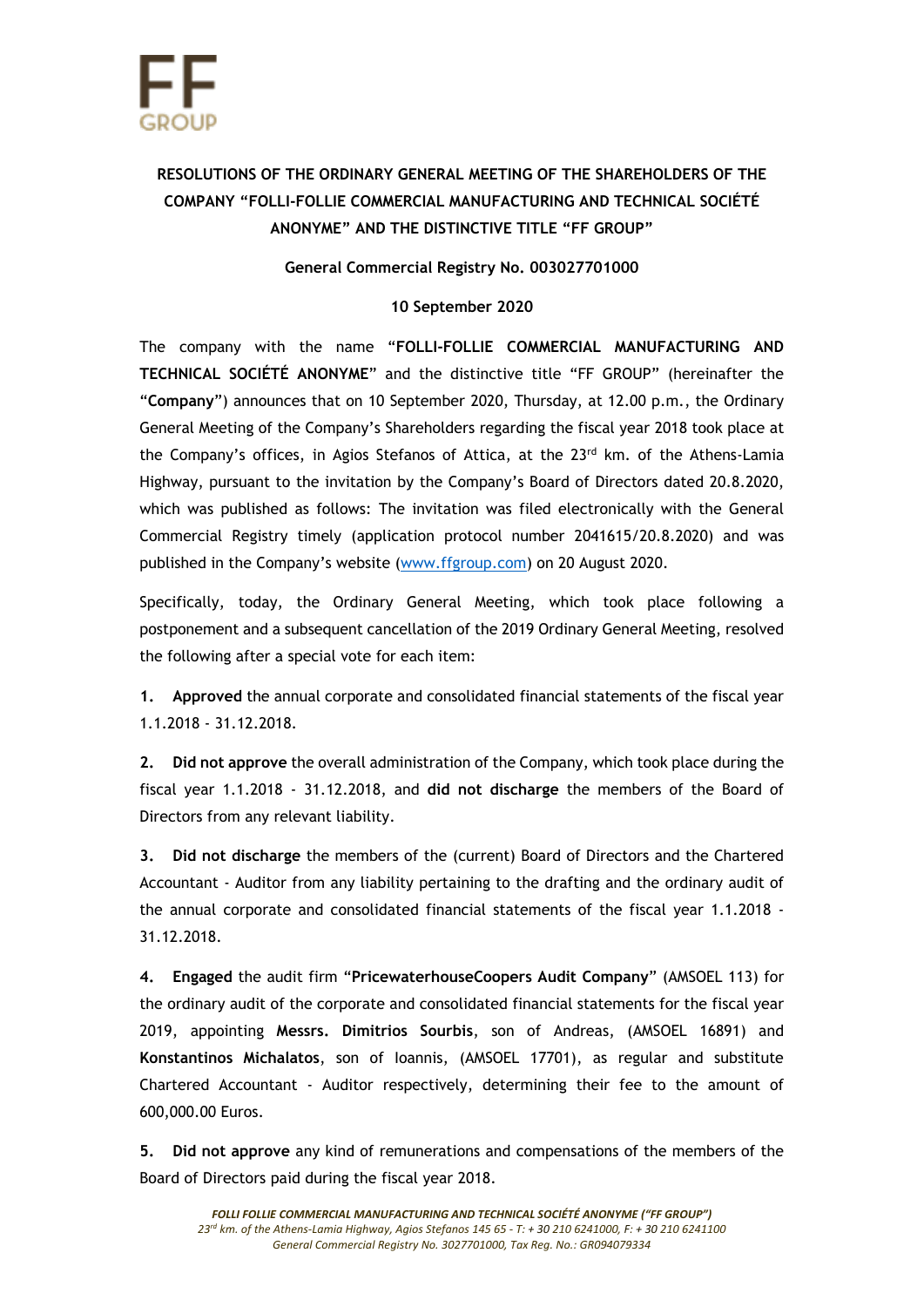**6. Did not appoint** the independent members of the Company's Board of Directors.

**7. Did not determine** the kind of the Company's Audit Committee, the term and the status of the members thereof (in accordance with article 44 of L. 4449/2017).

In the context of the eighth item of the agenda, t**he activities report of the Company's Audit Committee was presented**, pursuant to article 44 para. 1 sent. 9 th of L. 4449/2017.

During today's adjourned Annual General Meeting, there were present or represented **41,843,014 shares** with voting rights out of a total of 66,948,210 shares and, hence, the quorum reached **62.50%** of the Company's share capital. Respectively, the valid votes for each item amounted to 41,843,014, attributing to 62.50% of the Company's share capital.

The majority percentages on the above items are as follows:

**1 st Item:** Shareholders representing 32,422,139 shares voted in favor, i.e. 77.48% of the total of the shares represented. Shareholders representing 9,229,091 shares voted against, i.e. 22.06% of the total of the shares represented. Shareholders representing 191,784 shares abstained, i.e. 0.46% of the total of the shares represented.

2<sup>nd</sup> Item: Shareholders representing 41,411,956 shares voted against, i.e. 98.97% of the total of the shares represented. Shareholders representing 239,274 shares voted in favor, i.e. 0.57% of the total of the shares represented. Shareholders representing 191,784 shares abstained, i.e. 0.46% of the total of the shares represented.

**3 rd Item:** Shareholders representing 38,770,497 shares voted against, i.e. 92.66% of the total of the shares represented. Shareholders representing 1,465,813 shares voted in favor, i.e. 3.50% of the total of the shares represented. Shareholders representing 1,606,704 shares abstained, i.e. 3.84% of the total of the shares represented.

**4 th Item:** Shareholders representing 31,890,624 shares voted in favor, i.e. 76.22% of the total of the shares represented. Shareholders representing 7,629,552 shares voted against, i.e. 18.23% of the total of the shares represented. Shareholders representing 2,322,838 shares abstained, i.e. 5.55% of the total of the shares represented.

**5 th Item:** Shareholders representing 41,409,979 shares voted against, i.e. 98.97% of the total of the shares represented. Shareholders representing 176,517 shares voted in favor, i.e. 0.42% of the total of the shares represented. Shareholders representing 256,518 shares abstained, i.e. 0.61% of the total of the shares represented.

**6 th Item:** Shareholders representing 32,552,417 shares voted against, i.e. 77.80% of the total of the shares represented. Shareholders representing 9,146,797 shares voted in favor, i.e.